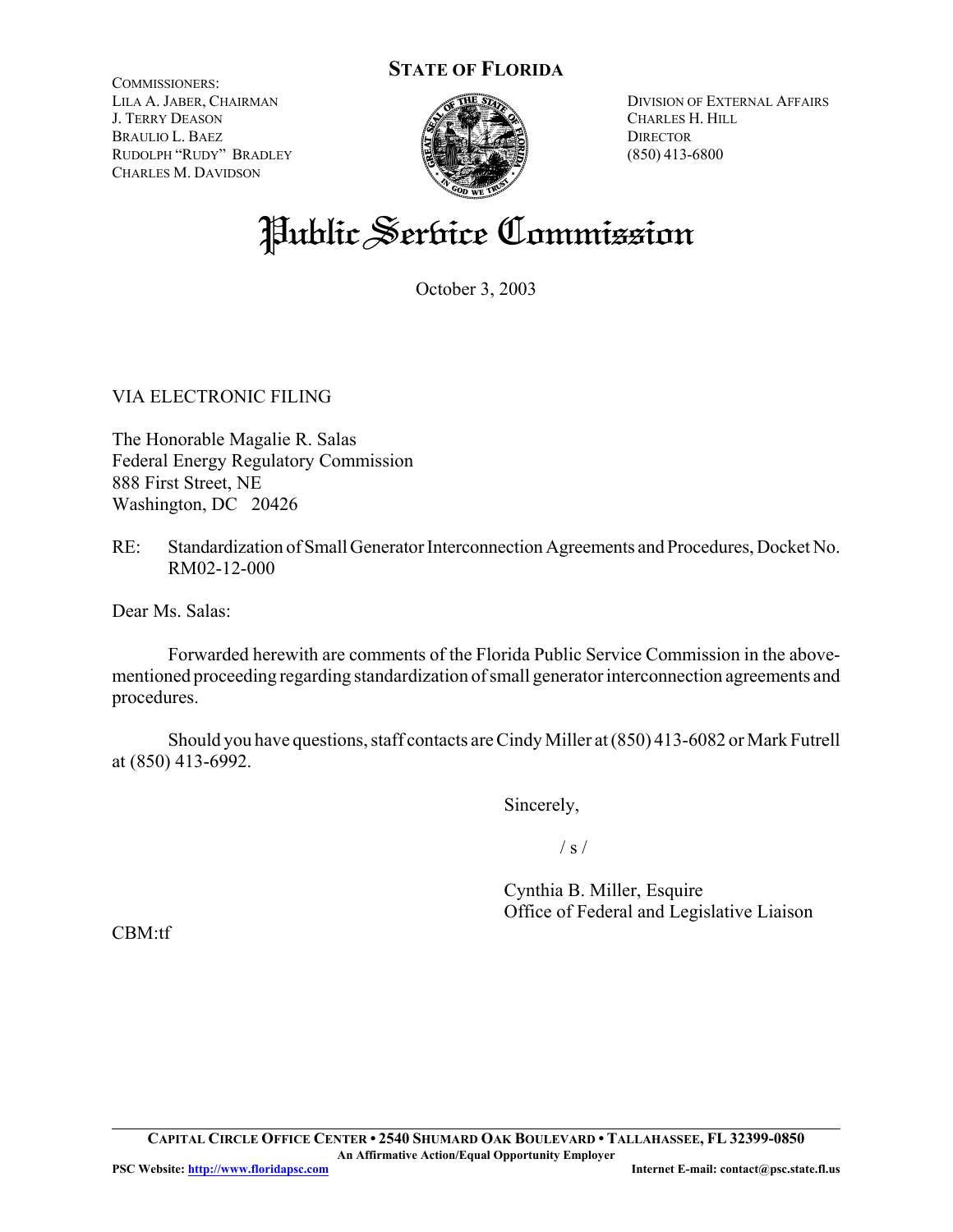### **UNITED STATES OF AMERICA BEFORE THE FEDERAL ENERGY REGULATORY COMMISSION**

**Standardization of Small Generator ) Docket No. RM02-12-000 Interconnection Agreements and Procedures )**

#### **COMMENTS OF THE FLORIDA PUBLIC SERVICE COMMISSION**

The Florida Public Service Commission (FPSC) hereby files to express concerns with several issues in the Notice of Proposed Rulemaking (the Rulemaking) issued July 24, 2003. Primarily, the FPSC questions the Federal Energy Regulatory Commission's (the Commission's or FERC's) authority to extend its jurisdiction over distribution. In addition, we raise a continuing concern on cost allocation that results in the spreading of costs across the general body of ratepayers for transmission and distribution upgrades that are not needed "but for" the interconnection of the new small generator. Lastly, we ask the FERC to clarify its position on tax implications for transmission providers.

#### 1. **The FERC has erred in attempting to extend its jurisdiction to distribution**.

 In Paragraph 25 of the Rulemaking, the FERC asserts that it has some jurisdiction over distribution-level interconnections. The recent case, *Detroit Edison Company v. Federal Energy Regulatory Commission*, 334 F.3d 48 (D.C. Cir. 2003), appears to state otherwise. The Court criticizes that "FERC would rewrite the statute to exclude only 'facilities used exclusively in local distribution.'" The Court held that the FERC exceeded its statutory jurisdiction and vacated the orders under review. "Such an interpretation would eviscerate state jurisdiction over numerous local facilities, in direct contravention of Congress' intent." The Court found that Section 201(b)(1) of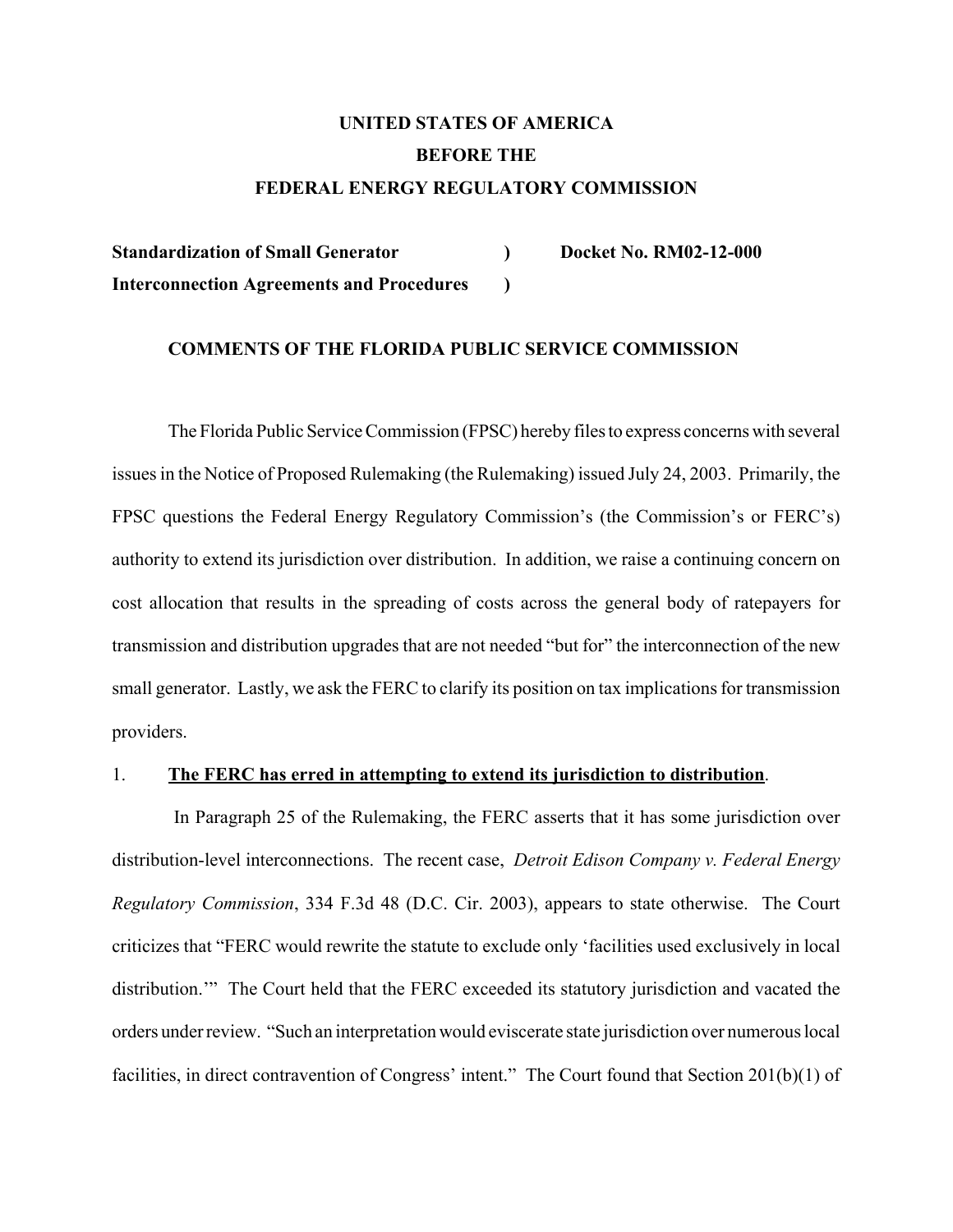the Federal Power Act denies FERC jurisdiction over local distribution facilities. Also, the Court noted that the FERC's orders "totally ignore Order 888's carefully formulated seven-factor test for distinguishing between local distribution facilities and 'FERC-jurisdictional facilities,'" which the Court had upheld in *Transmission Access Policy Study Group v. FERC*, *225F .3d 667, 690-691* (D.C. Dir.2000).

FERC's proposed rules apply to a request to interconnect to a public utility's facilities used for transmission in interstate commerce and to a request to interconnect to a public utility's 'distribution' facilities used to transmit electric energy in interstate commerce on behalf of a wholesale purchaser pursuant to a Commission-filed OATT. The FERC says that in a case where the 'distribution' facilities have a dual use, i.e., the facilities are used for both wholesale sales and retail sales, the proposed rules would apply to interconnections to these facilities only for the purpose of making sales of electric energy for resale in interstate commerce.

In fact, such a dual use designation makes no sense for states without retail choice. In almost all bundled states, all sales made back to a franchised utility would fall under a wholesale designation. Sales by a generator to another retail customer are - for the most part<sup>1</sup> - not permitted since only franchised utilities can make sales directly to an end-use customer. The FPSC believes that since the FERC has no authority over distribution-level interconnections, whether they are "dual use" or not, that such language should be removed from the proposed rule.

## 2. **The FERC should allow flexibility on cost allocation for all the interconnection upgrades.**

The FPSC remains concerned that, except for systems that are operated by independent

<sup>&</sup>lt;sup>1</sup> Self-Service wheeling to the same customer's load is permitted in Florida.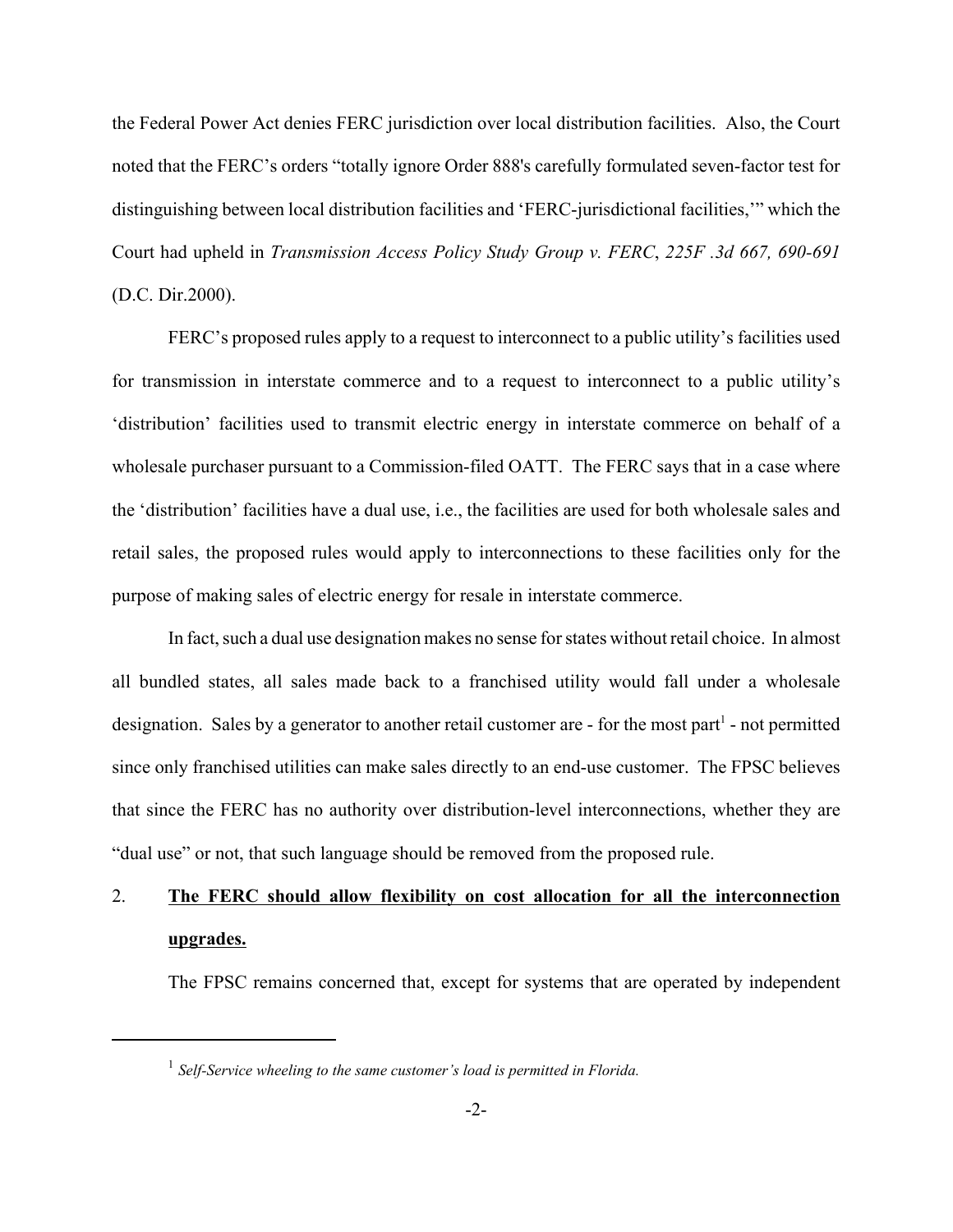entities (i.e., RTOs and ISOs), the FERC policy would allow for the socialization or spreading of costs, across the general body of ratepayers, for transmission upgrades that would not be needed "but for" the interconnecting customer.

The FPSC is concerned that socialization of interconnection upgrade costs will impose costs on retail customers who may not benefit from the upgraded facilities; and the socialization of costs may provide a perverse incentive to locate generating units in places where overall costs for fuel delivery, transmission, and other associated power plant costs, are not minimized. If plants are not located in the most efficient manner, costs to retail customers will increase unnecessarily.

The FPSC is concerned with the equity impacts of the elimination of direct cost assignments for facilities. The equity impacts may have a large financial consequence. Two types of interconnection services are mentioned - Energy Resources (ER) and Network Resources (NR). The problem with equity impacts arises with the NR service level. This reference appears to create an open checkbook allowing all generators to ask for the highest level of interconnection service knowing that these costs will be borne by all users of the system. Florida has a statutory requirement to add transmission lines that meet a least-cost planning criteria. The FPSC is concerned that this proposal would violate such practices.

It is possible that these additional costs will be significant. The Transmission Provider could potentially be required to construct extensive transmission backbone facilities that would permit the generator to be designated a Network Resource. In essence, except for the up-front out-of-pocket costs paid by the generator which will be reimbursed through the credit, the generator can request premium interconnection service knowing that they will be fully reimbursed for such upgrades. An unintended consequence of this NOPR could be that transmission facilities are overbuilt to the point that customers are not benefitted.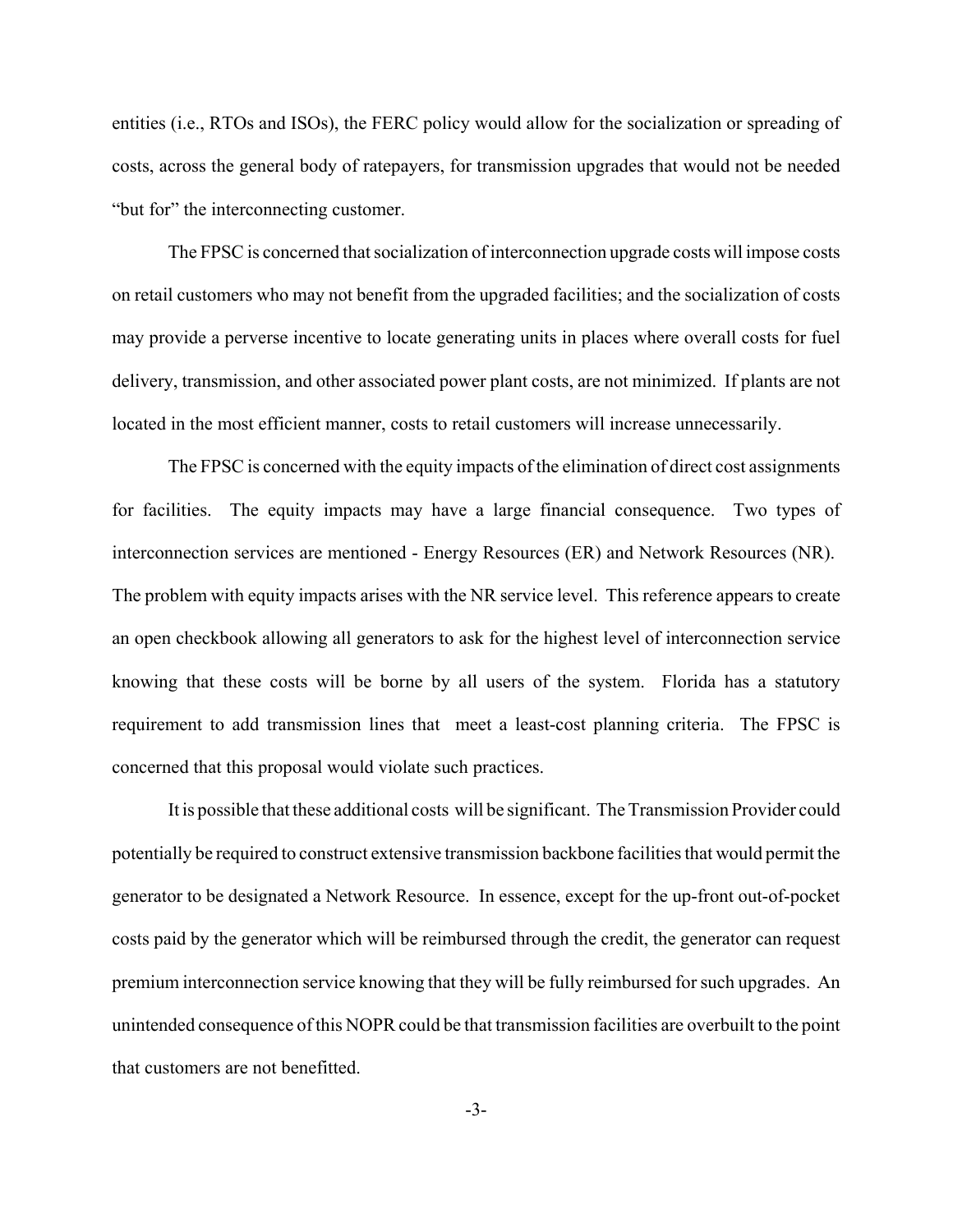Although there are several states that have instituted retail competition, there are many states, including Florida, in which that action has not yet been taken. The FPSC is most concerned about the equity impacts in states with bundled retail service. In these instances, the socialization of network upgrade costs has the greatest potential of being disproportionately borne by those customers that are receiving minimal benefits.

Any benefits of competition, whether they be in the electric industry or elsewhere, arise mainly from cost causers paying their fair share. All else being equal, proper price signals are always preferable to costs being spread indiscriminately.

The FPSC recommends that the "but for" test, be reinstated in states where electric service remains bundled. Our alternative recommendation is that the "but for" test be applied until such time that unbundling occurs.

#### 3. **Tax Implications should be clearly delineated.**

The Final Rule on Large Generator Interconnector Agreements addressed various tax issues, including indemnification for potential taxes imposed upon transmission providers. However, this rulemaking for Small Generator Interconnection Agreements does not provide any guidance on this issue. The FPSC urges that the FERC provide similar language in this rulemaking as that in the Final Rule for the Large Generator Interconnection Agreement.

#### **Conclusion**.

The FPSC urges the FERC to:

- 1) remove any language which extends FERC's jurisdiction to distribution;
- 2) revise the cost allocation rule on transmission and distribution upgrades so that there is not socialization of upgrade costs across the general body of ratepayers; and,
- 3) clarify that the tax implications are the same as in the Large Generator

-4-